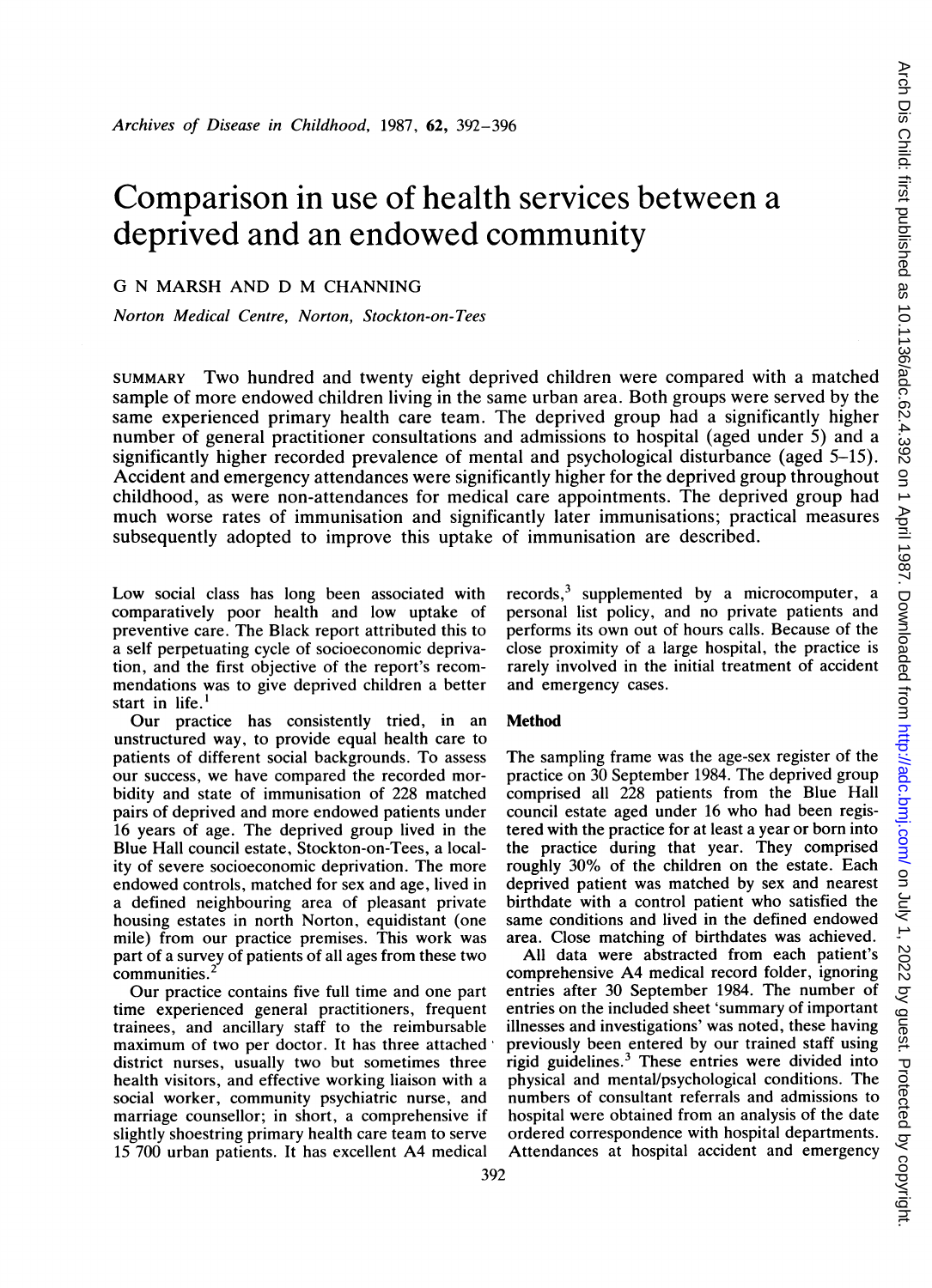departments were obtained from the 'casualty slips' returned by the hospital and invariably filed in the folders. Non-attendances at prearranged health care appointments of all types were abstracted for the last five years (since birth for children under 5). Because of the greater frequency of general practitioner consultations their numbers were abstracted for only three years, excluding telephone, nurse, and health visitor consultations.

The details and dates of immunisations were noted. 'Possible' and 'actual' scores were given: 4 for each triple immunisation plus polio (1 for each element), 4 for measles, and 3 for the diphtheria, tetanus, and polio booster. A child scored for receiving an immunisation at any age, excluding school leaving immunisations. In the absence of an immunisation it was necessary to postulate an age by which the child could reasonably be considered to have 'defaulted' on that immunisation: the 'deadline' ages used for this purpose were 6, 9, and 12 months for first, second, and third triple/polio and 2 and 5 years for measles and booster, respectively. Infection or contraindication before the deadline age reduced the possible score. Two examples may clarify this: a child of 10 months who had received only the first diphtheria, tetanus, and polio with pertussis immunisation medically contraindicated would have an actual score of 3 and a possible score of 6; a child aged 6 who had received only the first and second triple/polio immunisations and had contracted measles at 21 months (before the deadline age) would have an actual score of 8 and a possible score of 15. Actual score as a percentage of possible was calculated for each child.

For this matched pair survey the statistical tests used were the Wilcoxon test for quantitative data and the McNemar test for categorical data. In one stated case where matched pairs were not being compared the  $\chi^2$  test was used. All statistical significances were based on two tailed tests.

## **Results**

Morbidity. (Table 1). There were no significant differences between the deprived children and

|                  | Table 2 Total occurrences of mental/psychological    |
|------------------|------------------------------------------------------|
|                  | afflictions in deprived and control children grouped |
| according to age |                                                      |

|                                     | Age group (years) |                    |                      |    |
|-------------------------------------|-------------------|--------------------|----------------------|----|
|                                     |                   | Under 5 (81 pairs) | $5 - 15$ (147 pairs) |    |
|                                     |                   | Deprived Control   | Deprived Control     |    |
| Non-accidental injury               |                   |                    | Q                    |    |
| Social/emotional problem            |                   |                    |                      |    |
| Behavioural problem                 |                   |                    |                      |    |
| Educationally/mentally              |                   |                    |                      |    |
| subnormal                           |                   |                    |                      |    |
| Speech/language problem             |                   |                    |                      |    |
| Hyperkinetic syndrome               |                   |                    |                      |    |
| Gilles de la Tourette's<br>syndrome |                   |                    |                      |    |
| Total                               |                   |                    | 29                   | 'n |

Table <sup>1</sup> Comparison of recorded morbidity in deprived and control children grouped according to age

|                      | Children | Age group (years)         |                      |                     |                         |                      |                      |  |
|----------------------|----------|---------------------------|----------------------|---------------------|-------------------------|----------------------|----------------------|--|
|                      | group    | Under 5 (81 pairs)        |                      |                     | $5 - 15$ (147 pairs)    |                      |                      |  |
|                      |          | $No$ $(%)$ of<br>patients | Total<br>occurrences | <b>Significance</b> | No $(%)$ of<br>patients | Total<br>occurrences | <b>Significance</b>  |  |
| Serious illnesses:   |          |                           |                      |                     |                         |                      |                      |  |
| <b>Physical</b>      | Deprived | 22(27)                    | 29                   |                     | 78 (53)                 | 137                  |                      |  |
|                      | Control  | 27(33)                    | 29                   |                     | 72 (49)                 | 122                  |                      |  |
| Mental               | Deprived | 5<br>(6)                  | 5                    |                     | 25(17)                  | 29                   |                      |  |
|                      | Control  | $\theta$<br>(0)           | $\theta$             |                     | $\overline{4}$<br>(3)   | 6                    | ***                  |  |
| Consultant referrals | Deprived | 19(23)                    | 22                   |                     | 44 (30)                 | 61                   |                      |  |
|                      | Control  | 15(19)                    | 20                   |                     | 45 (31)                 | 74                   |                      |  |
| Hospital admissions  | Deprived | 27(33)                    | 49                   |                     | 41 (28)                 | 59                   |                      |  |
|                      | Control  | 12(15)                    | 15                   | $***$               | 34 (23)                 | 55                   |                      |  |
| Casualty attendances | Deprived | 36(44)                    | 67                   |                     | 87 (59)                 | 232                  |                      |  |
|                      | Control  | 23(28)                    | 29                   | $* *$               | 72 (49)                 | 117                  | ***                  |  |
| General practitioner | Deprived | 77 (95)                   | 713                  |                     | 118(80)                 | 577                  |                      |  |
| consultations        | Control  | 70 (86)                   | 477                  | **                  | 130 (88)                | 721                  | *(Controls<br>worse) |  |

\*At 5% level:  $0.01 < p < 0.05$ .

\*\*At  $1\%$  level:  $0.001 < p < 0.01$ .

\*\*\*At  $0.1\%$  level:  $p < 0.001$ .

All data abstracted over five years, except general practitioner consultations (three years).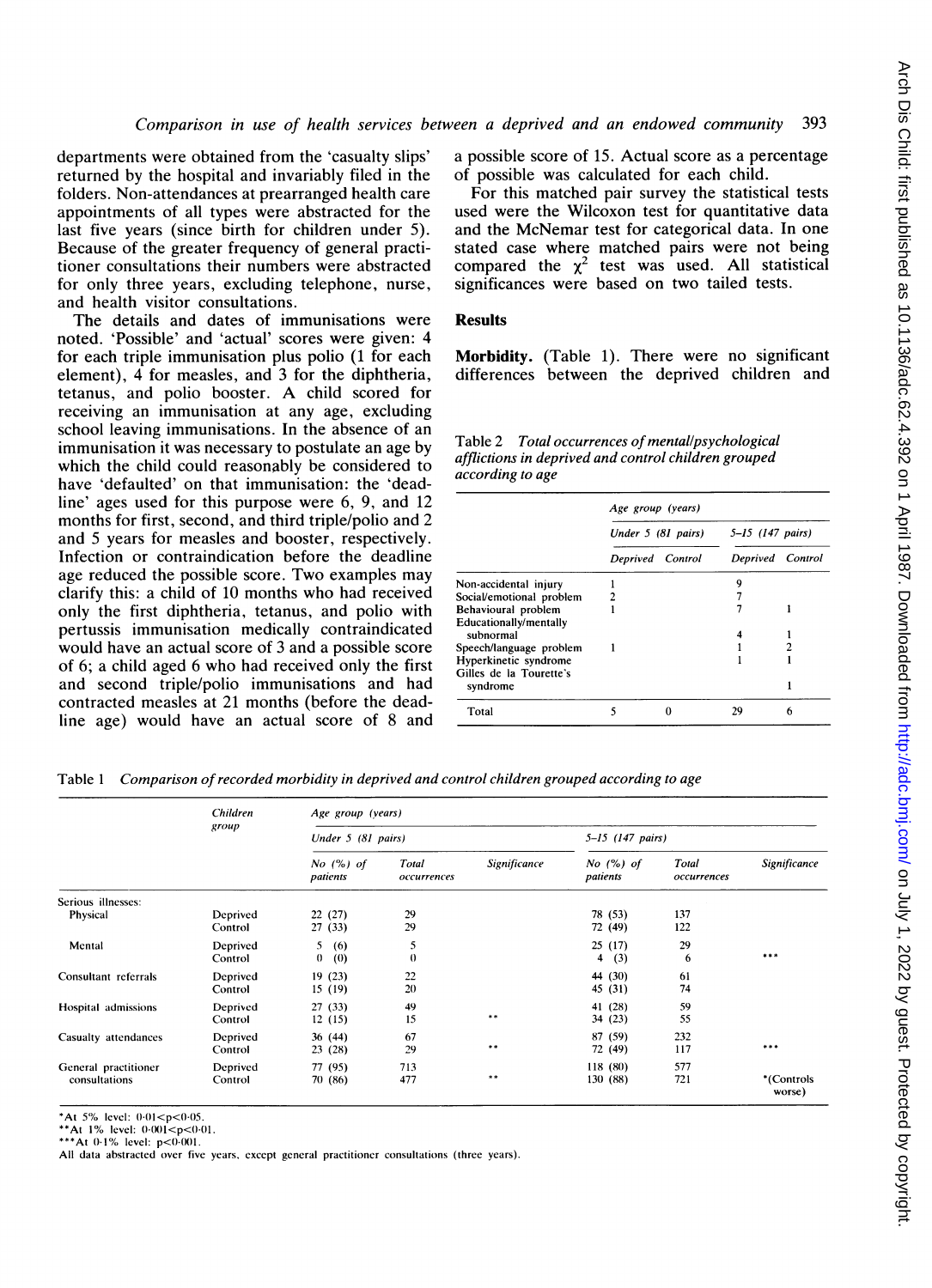controls as far as recorded serious physical illnesses and consultant referrals were concerned.

Mental or psychological afflictions were much more prevalent among deprived children than controls, particularly in the 5-15 age group where the ratio was almost <sup>5</sup> to 1. The most common items were non-accidental injuries, social/emotional problems associated with parental inadequacies, and behavioural problems (Table 2).

Admissions to hospital were three times as high for the deprived-children aged under 5 as for their controls, but there was no significant difference in the 5-15 age group. Casualty attendances by deprived children were about twice as high as controls in both age groups. Compared with the controls, general practitioner consultations for the deprived group were 50% higher for those under <sup>5</sup> but 20% lower for those 5-15.

Table 3 Comparison of immunisation state in deprived and control children grouped according to age. Values are  $No$  (%)

|                                           | Age group (years) |                                 |                     |         |  |
|-------------------------------------------|-------------------|---------------------------------|---------------------|---------|--|
|                                           |                   | Under 5 (69 pairs) <sup>*</sup> | $5 - 15$ (85 pairs) |         |  |
|                                           | Deprived Control  |                                 | Deprived Control    |         |  |
| No immunisation<br>Part immunisation (%): | 10(14)            | $0 \quad (0)$                   | 11(13)              | 0 (0)   |  |
| $1 - 24$                                  | 2(3)              | $0 \quad (0)$                   | 11(13)              | 1(1)    |  |
| $25 - 49$                                 | 8(12)             | $\mathbf{1}$<br>(1)             | 19(22)              | 5(6)    |  |
| $50 - 74$                                 | 10(14)            | 3(4)                            | 17(20)              | 13(15)  |  |
| 75-99                                     | 9(13)             | 7 (10)                          | 14 (16)             | 35(41)  |  |
| Full immunisation for age                 | 30(43)            | 58 (84)                         | 13(15)              | 31 (36) |  |
| p Value (at 1% level)                     | < ( ) ( ) ( ) 1   |                                 | < 0.001             |         |  |

\*Childrcn undcr 6 months old wcrc omitted

Non-attendances. For prearranged health care appointments (therapeutic and preventive combined), 20 deprived and three control children under 5 had one or more non-attendances; for the 5-15 age group the corresponding figures were 36 deprived and 12 control children  $(p<0.001$  for both age groups).

Immunisations. Immunisation data for the 81 pairs aged under 5 seemed reliable, but the data for 62 of the 147 pairs aged 5-15 were marred by uncertainty or complete absence for one or both members who had arrived from other practices. Comparison of immunisations for this age group was therefore restricted to the remaining 85 pairs.

Deprived children had much worse immunisation scores than their controls in both age groups (Table 3). About 86% of deprived babies were presented for the first triple immunisation, but the proportion declined to about 60% by the third triple immunisation and less than 50% for the booster (Table 4). Five deprived children (but no controls) in each age group were restarted on a new course of triple immunisations after a lapse, but in only two of these 10 cases was the renewed course completed. Three deprived parents (but no controls) refused all immunisations for their children. Four other deprived parents (and two controls) refused measles immunisation. More deprived parents refused pertussis immunisation than control parents, although fewer parents in both groups did so in the last five years (Table 4).

Measles was the only immunisation for which previous infection and contraindication (at that time eczema) proved important. The breakdown (Table 5) again showed the poorer state of the deprived children. For both deprived and control children,

Table 4 Immunisations given to (or medically contraindicated in) deprived and control children grouped according to age. Values are No  $(%)$ 

|                            | Age group (years) |          |          |                     |                             |         |                     |
|----------------------------|-------------------|----------|----------|---------------------|-----------------------------|---------|---------------------|
|                            | Under 5           |          |          |                     | $5 - 15$ (85 <i>pairs</i> ) |         |                     |
|                            | $(Pairs)$ #       | Deprived | Control  | <b>Significance</b> | Deprived                    | Control | <b>Significance</b> |
| First triple/polio         | (69)              | 59 (86)  | 69 (100) | 老老                  | 73 (86)                     | 84 (99) | 中市                  |
| Second triple/polio        | (67)              | 52 (78)  | 66 (99)  | 京京京                 | 62(73)                      | 83 (98) | 老年市                 |
| Third triple/polio         | (62)              | 39(63)   | 60 (97)  | $z \pm z$           | 51(60)                      | 79 (93) | 老老老                 |
| Measles                    | (51)              | 34 (67)  | 44 (86)  | $\,$                | 31(36)                      | 57 (67) | 味                   |
| Booster                    | (15)              | 7(47)    | 13 (87)  |                     | 36(42)                      | 77 (91) | 本本市                 |
| Pertussis omitted          |                   |          |          |                     |                             |         |                     |
| (without contraindication) |                   | 20(29)   | (9)<br>6 | 老老                  | 45(53)                      | 33 (39) | (†)                 |

At  $5\%$  level: $0.01 < p < 0.05$ 

\*\* At  $1\%$  level:  $0.001 < p < 0.01$ 

\*\*\* $At 0.1\%$  level: $p<0.001$ 

(†)At 10% level:0-05<p<0-1

 $\frac{1}{4}$ For those under 5, fewer pairs were eligible for each successive immunisation.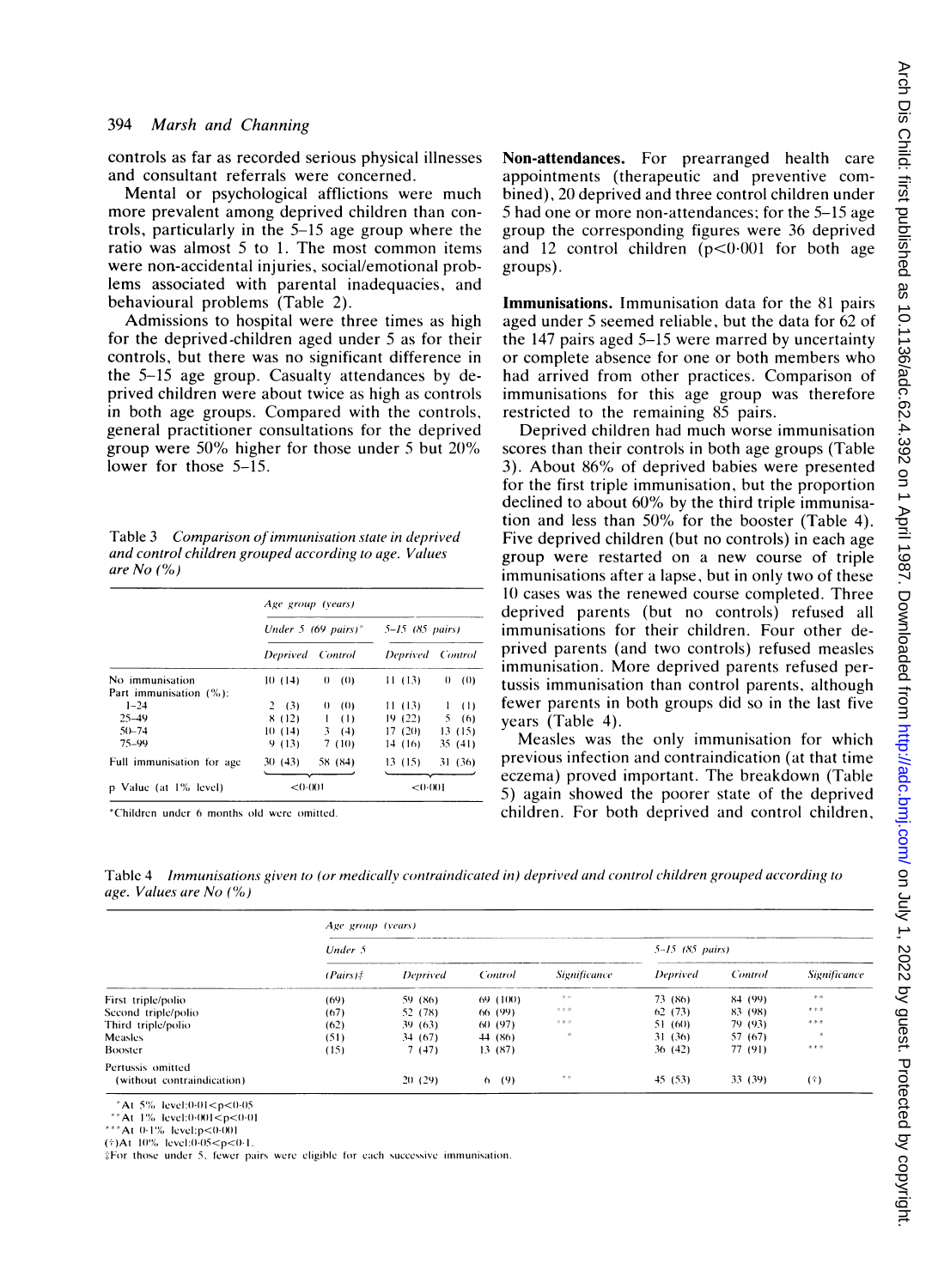| Table 5 | Measles immunisations in deprived and control           |  |
|---------|---------------------------------------------------------|--|
|         | children grouped according to age. Values are No $(\%)$ |  |

|                           | Age group (years)    |         |                     |         |  |
|---------------------------|----------------------|---------|---------------------|---------|--|
|                           | Under 5 (51 pairs)   |         | $5 - 15$ (85 pairs) |         |  |
|                           | Deprived Control     |         | Deprived Control    |         |  |
| Immunisation given        | 20 (39)              | 35 (69) | 19 (22)             | 41 (48) |  |
| Medically contraindicated | 5 (10)               | 7(14)   | 6(7)                | 10(12)  |  |
| Infection before 2 years  | 9(18)                | 2(4)    | 6(7)                | 6(7)    |  |
| Defaulted or refused      | 17 (33)              | 7(14)   | 54 (64)             | 28 (33) |  |
|                           |                      |         |                     |         |  |
| p Value*                  | $0.001 < p < 0.01$ † |         | $< 0.001$ ‡         |         |  |

 $\star \chi^2$  test.

tAt 1% level.

tAt 01% level.

however, those under 5 showed a distinct improvement compared with those 5-15.

The 1984 national rates of immunisation<sup>4</sup> for diphtheria, tetanus, and polio were  $84\%$ ,<sup>4</sup> which compared with 61% for our deprived children aged under <sup>5</sup> and 97% for their controls. Corresponding figures nationally, for our deprived children, and for our controls for pertussis were 52%, 44%, and 87% and for measles were 56%, 39%, and 69%, respectively.

Median immunisation dates from birth were significantly later for deprived children. For those aged 5-15 this time lag in median dates varied from seven to 22 weeks for various immunisations. For those under 5, however, compared with those 5-15, not only did the median dates of the controls improve (except for measles) but also the time lag for the deprived children of two to four weeks for the various immunisations was considerably smaller.

### **Discussion**

Our survey data together with 1981 census statistics<sup>4</sup> give the following broad picture of the typical Blue Hall estate deprived child. There is roughly a 60% chance that his father is unemployed and over <sup>a</sup> 50% chance that the family is of social class IV or V. Likewise, there is a 50% chance of his having three or more siblings or alternatively a 10% chance that he belongs to a single parent family. There is over a 40% chance that his mother suffers from or has had at least one mental or psychological ailment and a probability that she is worse than her more endowed control on all other morbidity criteria. There is a 90% chance that one parent smokes and almost <sup>a</sup> 50% chance that both do. The family lives in crowded deprivation amid poor surroundings, has a poor diet, consumes a fair amount of alcohol, and almost certainly has no telephone or car. Within that setting it is not surprising that the children reflect the high morbidity, high rate of non-attendance, and low uptake of preventive care of their elders in this deprived community.

Deprived children under 5 had a significantly higher number of admissions to hospital and general practitioner consultations than their controls (their consultant referrals are understated because consultant attention in hospital was not included). These differences may be attributed partly to the generally poorer health of heavier smoking deprived mothers during pregnancy and thereafter and partly to the deprived smaller infant's adverse environment, which may include cold, poor diet, over crowding (inducing cross infection), lack of hygiene, and parental inadequacy or neglect. Sick, small babies in poor social circumstances are returned to hospital more promptly by general practitioners even for fairly minor degrees of illness.

It is interesting that, in contrast with those under 5, deprived children aged 5-15 had 20% fewer general practitioner consultations than their controls and that their number of admissions to hospital was not significantly higher. One possible reason is that recurrent illness in infancy may confer a measure of immunity and hardiness later in childhood. A more likely explanation is that deprived children do not receive medical attention as often as they might, evidenced by their much higher non-attendances for medical appointments; thus some morbidity goes unrecorded. The higher morbidity associated with deprivation returns later in life.

Mental disturbance among deprived children is hardly surprising, for parents unhappy amid the pressures of crowded deprivation will spin off behavioural problems onto their children. Contributory factors may be family 'rows' and instability, excessive noise and stress, poor recreational facilities, and inability to get away on holiday. Nonaccidental injuries tend to be commoner in lower social classes. $5$  A Newcastle study found that lower social class among children was associated with lower intelligence quotient, more borderline and educational subnormality, and more behavioural problems.<sup>6</sup>

The poor environment of deprived children undoubtedly contributes to their high casualty rate. Perusal of hospital casualty slips suggests that many of their home accidents result from hazards unforeseen or unheeded by parents, together with difficulty in supervising large families, while lack of suitable space to play inside and outside the home results in hazardous street activities.

Rates of immunisation showed the biggest disparity between deprived and endowed children. We attribute the poor state of the deprived group almost entirely to default rather than to ailments when